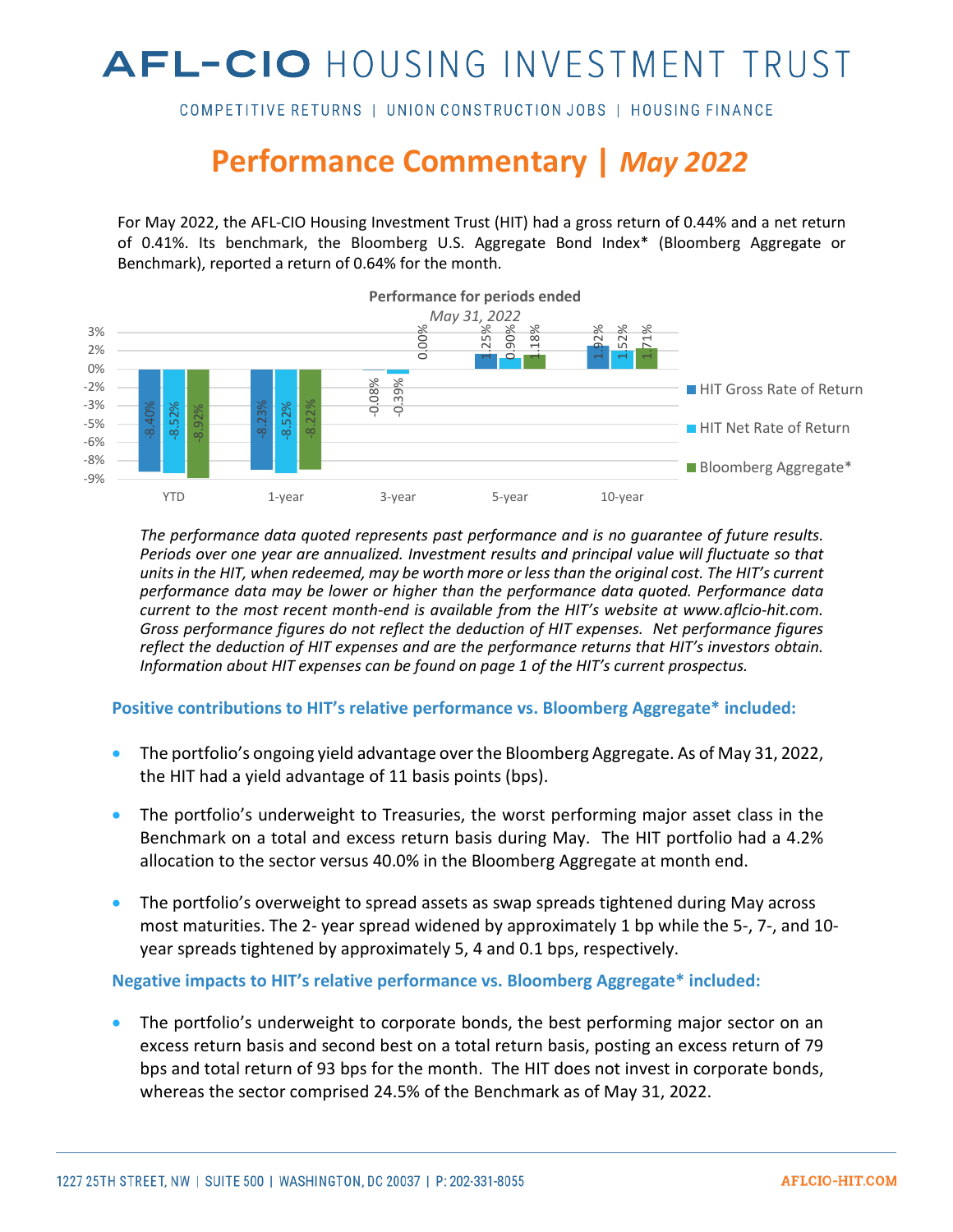- The portfolio's underweight to agency-insured, fixed-rate single family mortgage-backed securities (SF MBS), the best performing major asset class in the Benchmark on a total return basis. The portfolio was underweight in fixed rate SF MBS with a 12.4% allocation compared to 27.9% in the Bloomberg Aggregate.
- Performance by some agency multifamily MBS in the HIT's portfolio which experienced spread widening relative to Treasuries. Spreads on Ginnie Mae REMIC structures widened by 6 bps during May. As of May 31, 2022, the portfolio had a 13.8% allocation to REMICS while the Bloomberg Aggregate had 0%.
- Performance by some agency MBS in the HIT's portfolio as nominal spreads on longer maturity Fannie Mae DUS security structures widened. The benchmark 10/9.5s widened by approximately 6 bps. The HIT had 21.6% of its portfolio in fixed-rate single-asset Fannie Mae DUS securities but there were no such securities in the Bloomberg Aggregate.
- The portfolio's short relative duration versus the Benchmark as rates rallied across most of the curve. The 2-, 5-, 7-, and 10-year rates decreased by approximately 16, 14, 11, and 9 bps, respectively while the30-year rate increased by approximately 5 bps.
- The portfolio's overweight to the highest credit quality sector (i.e. AAA-rated) of the investment grade universe, whose excess returns were the lowest among the four credit ratings buckets (AAA, AA, A and BBB) of the Bloomberg Aggregate. Those returns were 27, 47, 81, and 71 bps, respectively. The HIT was overweight in high credit quality investments versus the Benchmark, with approximately 91.1% of the HIT portfolio either AAA-rated or carrying a government or GSE guarantee, compared to 73.0% for the Bloomberg Aggregate.

<sup>\*</sup> *Bloomberg Index Services Limited. BLOOMBERG® is a trademark and service mark of Bloomberg Finance L.P. and its affiliates (collectively "Bloomberg"). Bloomberg or Bloomberg's licensors own all proprietary rights in the Bloomberg Indices. Bloomberg does not approve or endorse this material or guarantee the accuracy or completeness of any information herein, nor does Bloomberg make any warranty, express or implied, as to the results to be obtained therefrom, and, to the maximum extent allowed by law, Bloomberg shall not have any liability or responsibility for injury or damages arising in connection therewith.*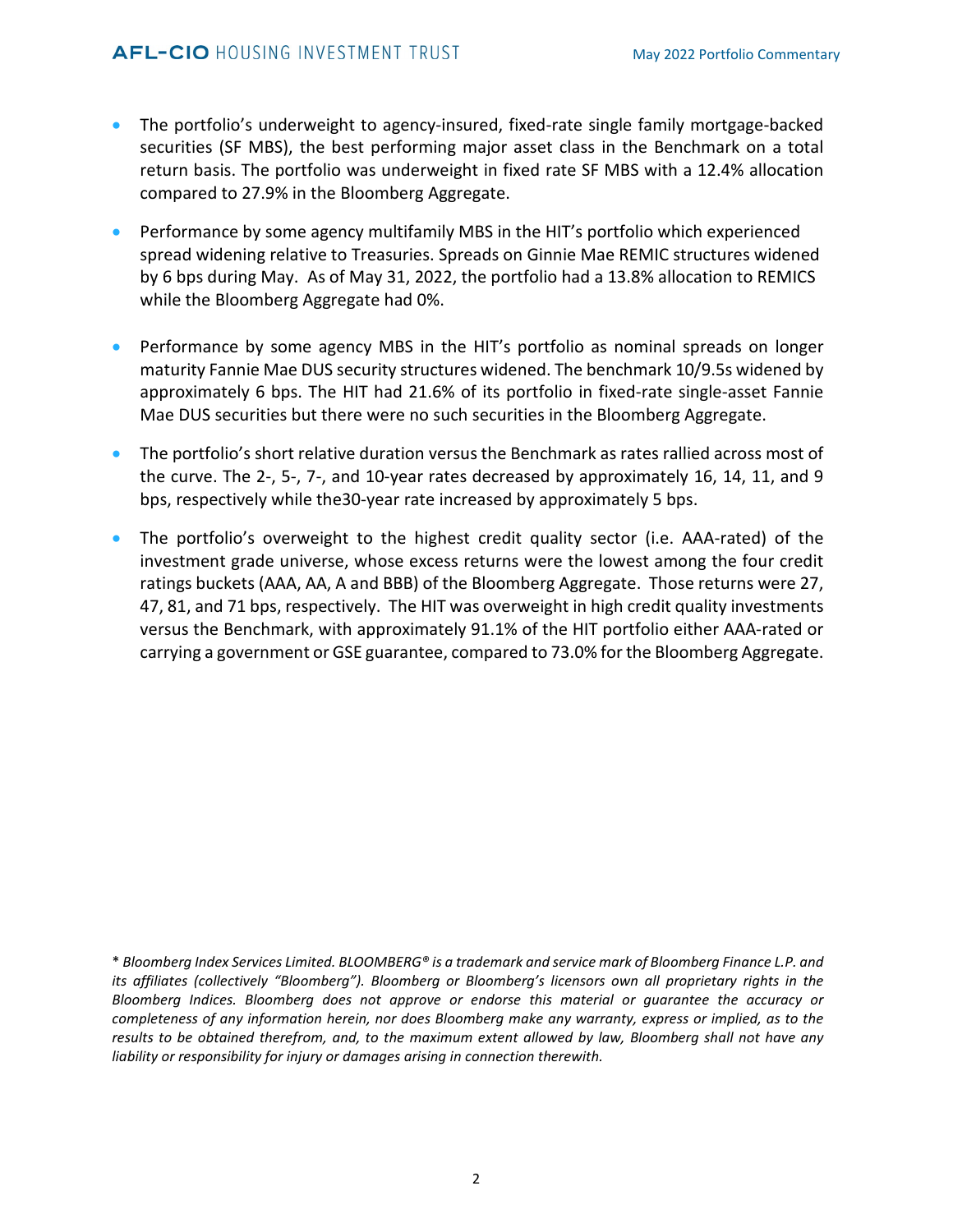| <b>Sector</b>                          | <b>Absolute</b><br>Return | <b>Excess Return</b><br>(bps) | <b>Modified Adjusted</b><br><b>Duration</b> |
|----------------------------------------|---------------------------|-------------------------------|---------------------------------------------|
| <b>U.S. Treasuries</b>                 | 0.18%                     | 0                             | 6.47                                        |
| <b>Agencies</b>                        | 0.54%                     | -1                            | 3.78                                        |
| <b>Single family agency MBS (RMBS)</b> | 1.11%                     | 70                            | 5.82                                        |
| <b>Corporates</b>                      | 0.93%                     | 79                            | 7.77                                        |
| <b>Commercial MBS (CMBS)</b>           | 0.21%                     | -46                           | 4.88                                        |
| <b>Asset-backed securities (ABS)</b>   | 0.31%                     | $-26$                         | 2.26                                        |

### **MARKET DATA**

#### **May 2022 Bond Sector Performance**

*Source: Bloomberg L.P.*

#### **Change in Treasury Yields**

| <b>Maturity</b> | 4/30/22 | 5/31/22 | <b>Change</b> |
|-----------------|---------|---------|---------------|
| 1 Month         | 0.297%  | 0.702%  | 0.406%        |
| 3 Month         | 0.823%  | 1.039%  | 0.216%        |
| 6 Month         | 1.396%  | 1.555%  | 0.159%        |
| 1 Year          | 2.058%  | 2.050%  | $-0.008%$     |
| 2 Year          | 2.715%  | 2.556%  | $-0.158%$     |
| 3 Year          | 2.886%  | 2.725%  | $-0.161%$     |
| 5 Year          | 2.955%  | 2.817%  | $-0.138%$     |
| 7 Year          | 2.977%  | 2.869%  | $-0.108%$     |
| 10 Year         | 2.934%  | 2.844%  | $-0.089%$     |
| 20 Year         | 3.207%  | 3.253%  | 0.046%        |
| 30 Year         | 2.997%  | 3.045%  | 0.048%        |

*Source: Bloomberg L.P.*

*Investors should consider the HIT's investment objectives, risks and expenses carefully before investing. Investors may view the HIT's current prospectus, which contains more complete information, on its website at www.aflcio-hit.com and may obtain a copy from the HIT by calling the Marketing and Investor Relations Department collect at 202-331-8055. Investors should read the current prospectus carefully before investing. The Bloomberg Aggregate is an unmanaged index and is not available for direct investment, although certain funds attempt to replicate this index. Returns for the Bloomberg Aggregate would be lower if they reflected the actual trading costs or expenses associated with management of an actual portfolio.*

*This document contains forecasts, estimates, opinions, and/or other information that is subjective. Statements concerning economic, financial, or market trends are based on current conditions, which will fluctuate. There is no guarantee that such statements will be applicable under all market conditions, especially during periods of downturn. It should not be considered as investment advice or a recommendation of any kind. The calculations of the HIT yield herein represent widely accepted portfolio characteristics information based on coupon rate, current price and, for yield to worst, certain prepayment assumptions, and are not current yield or other performance data as defined by the SEC in Rule 482.*